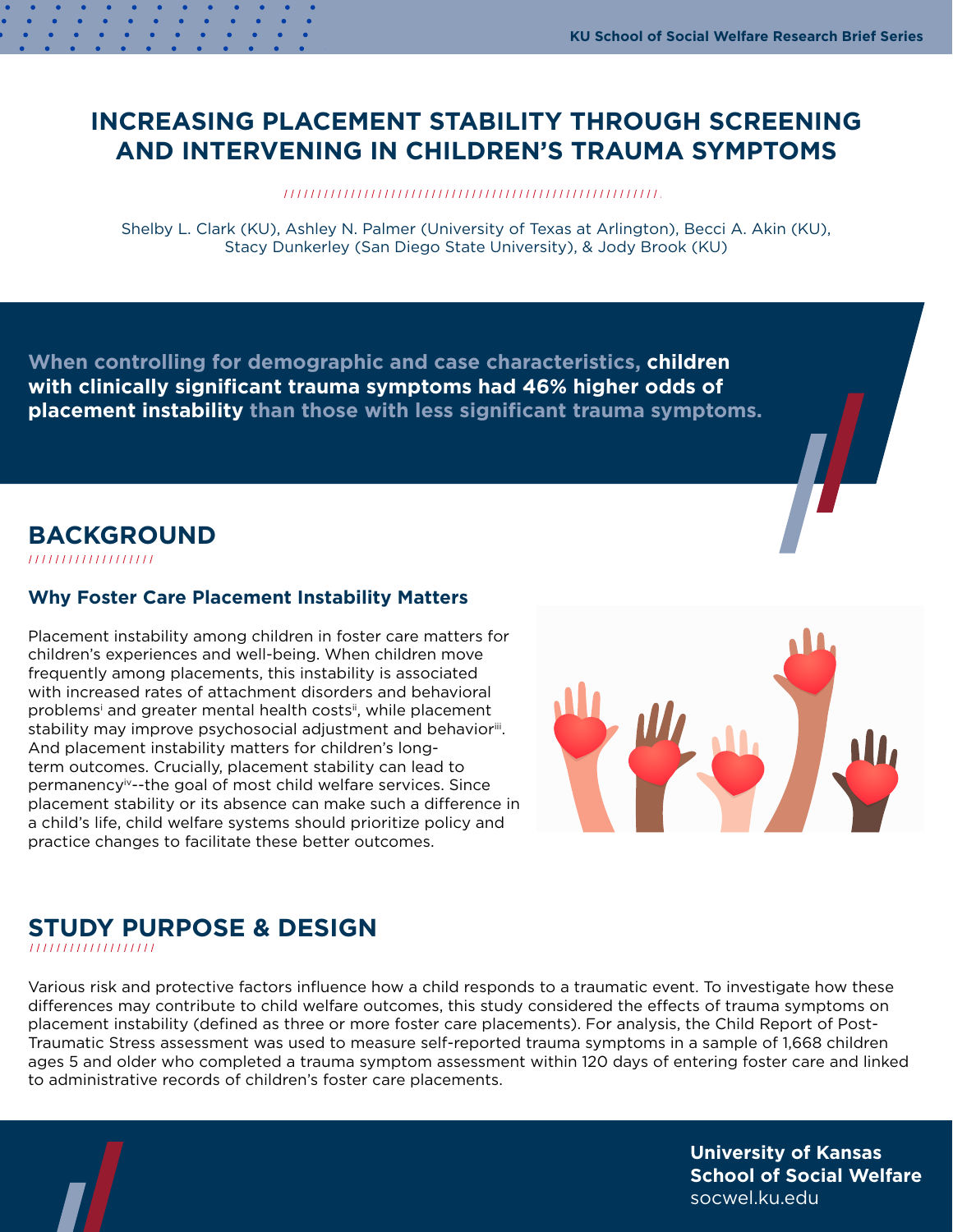## **IMPLICATIONS**

### **Addressing Placement Instability with Screening and Intervention for Trauma**

Trauma is a part of most children's child welfare journeys. These histories will continue to affect their lives in various ways—including by altering outcomes in the child welfare system. Further, the complications presented by some children's particular cases and the realities of structural disparities may all conspire to interfere with stable foster care placement. By revealing the potential significance of trauma symptoms in differentially influencing children's outcomes in foster care, this study points to practices that may increase the likelihood of stable placement and its significant positive effects. These findings offer hope to child welfare workers seeking to improve how well children do in and following their time in foster care.

Successful intervention begins with identifying those children whose trauma symptoms may disrupt foster care placements without adequate supports<sup>y</sup>. Howe[v](#page-2-0)er, in this study, only 26% of youth who should have received a screen did. This suggests needed practice reforms to integrate trauma screening, assessment, and treatments within child welfare.

• While screening for the number of traumatic events alone may not adequately identify treatment needs, understanding youths' response to traumatic events in terms of trauma symptomology and strengths/resiliency

• Challenges in implementing trauma screening in child welfare services<sup>yi</sup> must be acknowledged, and child

- may help professionals determine the best combination of services.
- welfare workers should be partners in reforms to address trauma symptoms more comprehensively.
- insufficient and/or inappropriate referrals and services.
- birth parents, and other stakeholders may also be warranted.

• This study's administrative data lacked information on referral or receipt of treatment, but future research should investigate whether trauma symptoms predict placement instability when treatments are provided. While clinically significant symptoms might be related to placement instability despite youth receiving appropriate trauma-informed treatments, trauma symptoms' effects on placement instability could be due to

• In addition to intervention by child welfare workers, trauma-responsive approaches for courts, foster parents,

## **KEY FINDINGS** *Management and*

#### <span id="page-1-0"></span>**Trauma Symptoms and Placement Instability**

Results indicated that children with trauma symptoms above the clinical threshold experienced greater placement instability. Specifically, youth who had clinically significant trauma symptoms had 42% higher odds of placement instability than youth with trauma scores below the cutoff. This relationship was significant in both bivariate analyses that assessed the role of trauma symptoms on placement instability singularly and multi-variable analyses that controlled for demographic and case characteristics.

When controlling for demographic and case characteristics that can also affect placement instability, **children with clinically significant trauma symptoms had 46% higher odds of placement instability** than those with less significant trauma symptoms. Crucially, these findings suggest that trauma symptoms could be early signals of opportunities for intervening to promote healing, improve functioning, and achieve permanency.

#### **Other Needed Child Welfare Reforms**

Trauma symptoms are not the only force contributing to placement instability. In this study, some children and some types of child welfare cases were also associated with greater risk of instability. Demographic variables statistically significantly associated with higher odds of placement stability included being older, being male, being Black or another race other than White, and having any type of disability. **Case characteristics associated with placement instability included having at least one prior foster care episode and being removed due to neglect, parental drug use, parent incapacity, child behavior, or child drug use. Crucially, Black youth had a 73% higher odds of placement instability compared to White youth even after controlling for demographics, case, and clinically significant trauma symptoms.** Given other evidence of racial disparities in child welfare—including in placement instability—these odds underscore the need to eliminate structural mechanisms of racism.

## **CITATION**

Clark, S. L., Palmer, A. N., Akin, B. A., Dunkerley, S., & Brook, J. (2020). Investigating the Relationship between Trauma Symptoms and Placement Instability. Child abuse & neglect, 108, 104660. <https://doi.org/10.1016/j.chiabu.2020.104660>

## **CONTACT**

[shelby.clark@ku.edu](mailto:shelby.clark%40ku.edu?subject=) (S.L. Clark) [ashley.palmer@uta.edu](mailto:ashley.palmer%40uta.edu?subject=) (A.N. Palmer) [beccia@ku.edu](mailto:beccia%40ku.edu?subject=) (B.A. Akin) [sdunkerley@ku.edu](mailto:sdunkerley%40ku.edu?subject=) (S. Dunkerley) [jbrook@ku.edu](mailto:jbrook%40ku.edu?subject=) (J. Brook)

*This study reveals trauma symptoms as predictive of placement instability even while controlling for demographic and case characteristics. This underscores trauma screening and intervention as important steps toward addressing trauma's influence on children's trajectories in foster care—toward more stable placements today and better permanency outcomes for the future.*